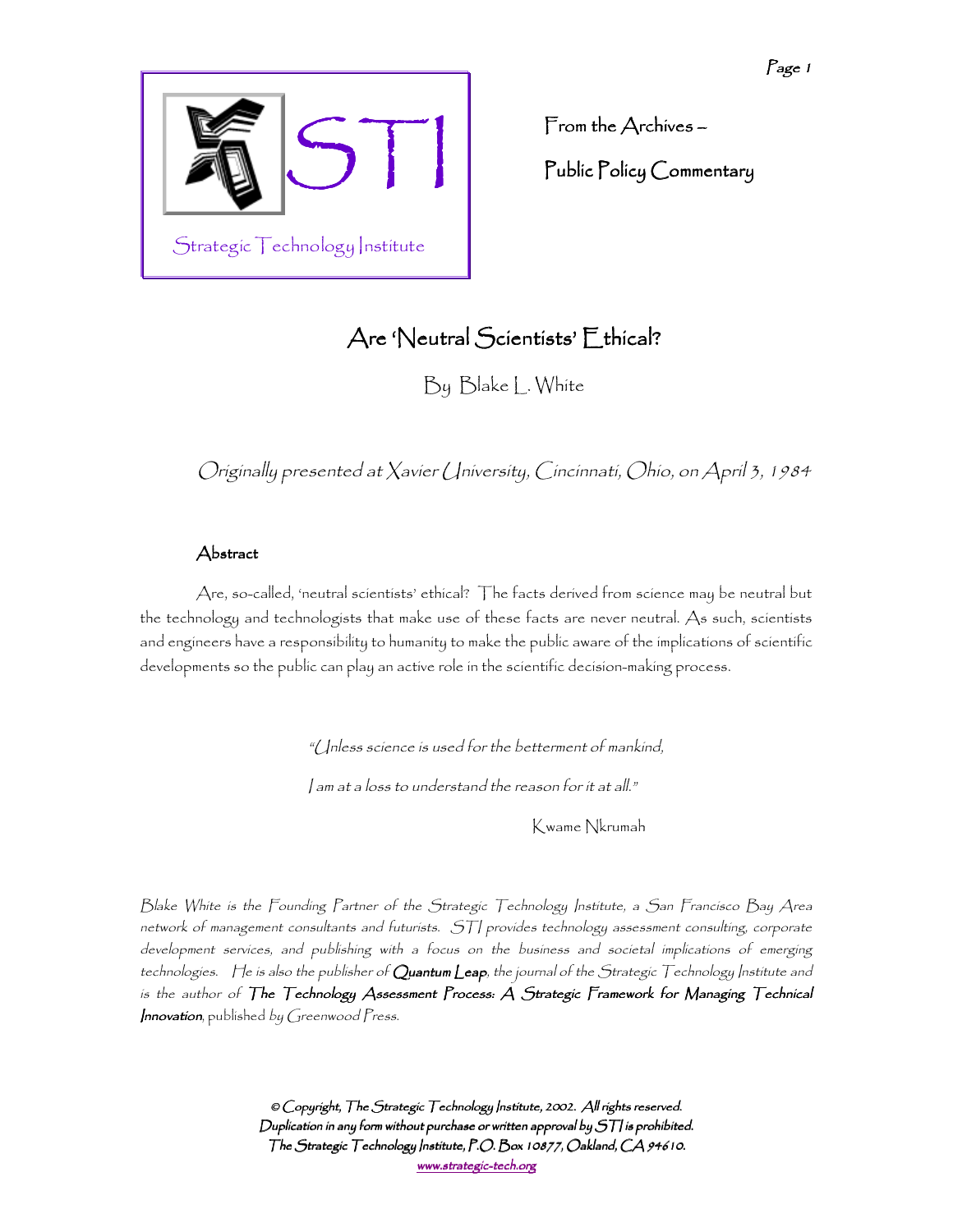## Are 'Neutral Scientists' Ethical?

We are at a crossroads in human history. Never before has there been a moment so perilous and yet so promising. We are the first species to have taken evolution into our own hands and, for better or worse, we now possess the capability to intentionally or inadvertently destroy ourselves and every other species of plant and animal on our only planetary home. At the same time, we have reached out into space and visited other planets, we have saved lives through medical advances, and we have fed the hungry. Our knowledge has increased exponentially and as many new questions have been raised as answered. Vast knowledge, untapped potential, and unimaginable horrors are typically thought by the general public to be the result of our schizophrenic high-tech society – that somehow, the benefits from science are outweighed by our inability to control its negative side effects. As a result, we blame the creators of this monster (science) and reprimand scientists for unleashing our nightmares.

Is science to blame for our precarious location at a life-threatening crossroads? What kind of evil mentality must scientists possess to have brought us to the edge of an abyss? Do scientists and engineers have a responsibility to society, and if so, what is that responsibility? An attempt at answering these questions and providing a sane alternative to our current dilemma is presented in this paper by examining two basic points:

- 1. The neutrality of science compared to the inherent bias of technology, and
- 2. The social responsibility of scientists and engineers as professionals and as citizens.

That we live in a society being increasingly influenced by scientific activities and developments is a matter beyond intelligent debate. Few would argue to the contrary. That this same technological thrust now threatens our existence is also taken as a matter of fact. The raging debate centers around what can be done to alleviate this threat and who should bear the responsibility for implementing solutions. After all, when the threat of biological genocide due to a genetically engineered mutant virus having escaped a pharmaceutical laboratory confronts humanity, who is to blame? When our entire civilization hangs on a fifteen-minute thermonuclear missile flight-time thread, are scientists or politicians the culprits? Those whose education or tastes have confined them to the humanities protest that scientists alone are to blame. Scientists say, with equal contempt, that humanists, politicians, and the commercializers cannot wash their hands of blame because they have not done anything to help direct a society whose ills grow worse from, not only error, but also inaction (2: 5)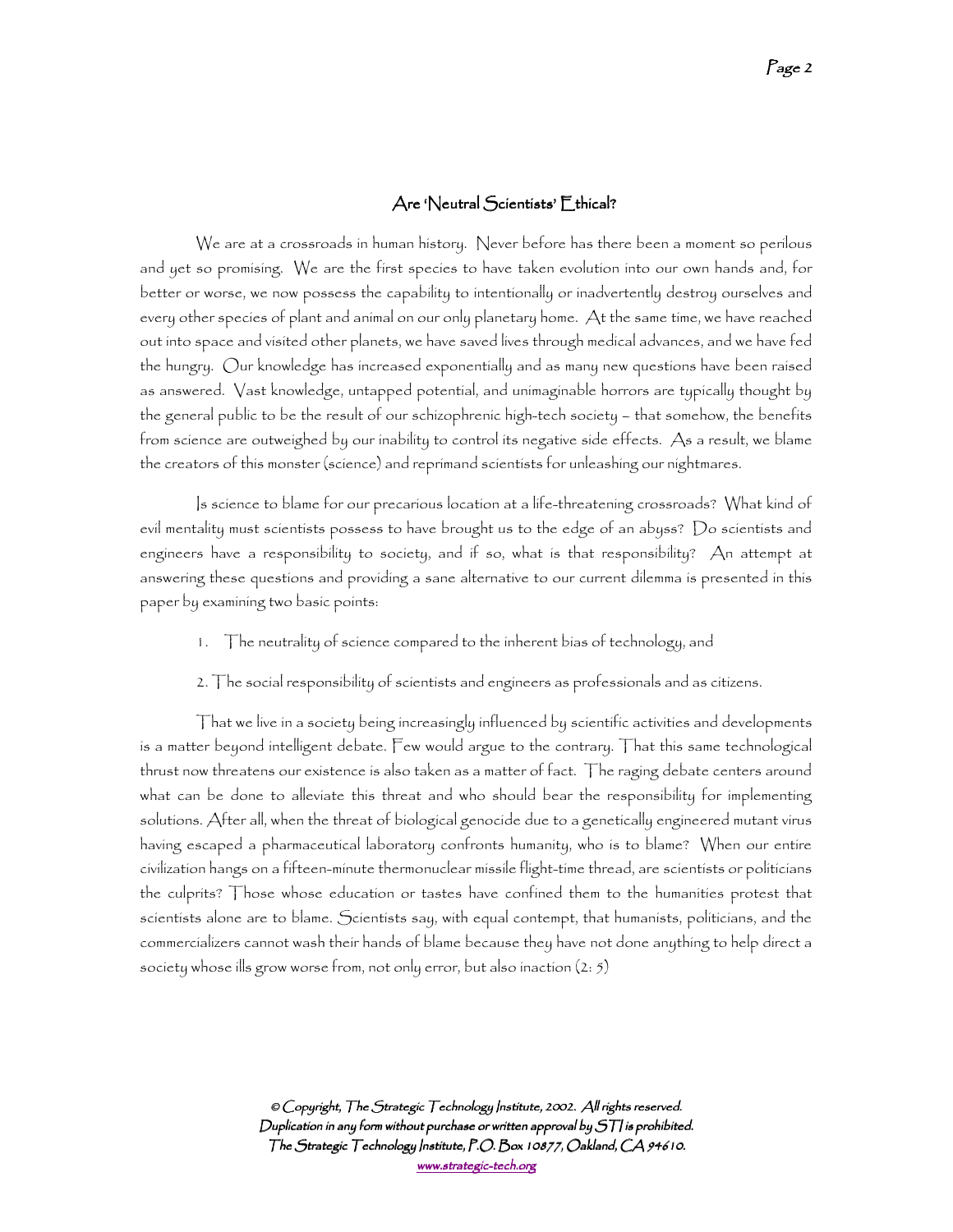As scientist and philosopher Jacob Bronowski points out, there is no comfort in such bickering. Neither solves the problem. Bronowski states,

"There is no more threatening and no more degrading doctrine than the fancy that somehow we may shelve the responsibility for making decisions of our society by passing it to a few scientists armored with a special magic."  $(2: 6)$ 

For indeed, "…it should make us shiver whenever we hear a man of sensibility dismiss science as someone else's concern. The world today is made, it is powered by science; and for any man to abdicate an interest in science is to walk with open eyes toward slavery. " (2: 6)

Of equal disdain are those colleagues of mine who work at developing better bombs because of a host of excuses from, "If I don't, someone else will," to "Guns don't kill people, people kill people," to "I'm not responsible for how politicians use my research," to "I'll leave it to the theologians." Such answers are reprehensible cop-outs in an attempt to justify either blood money or academic freedom.

The predicament in which we now find ourselves requires a stop to buck-passing rhetoric, so let us begin by examining the positions of five scientist/philosophers: A. J. Skillen, Jacob Bronowski, Anna Harrison, and Joel Yellin. Maybe their comments can enlighten us as to the social responsibility of "neutral" scientists .

## A. J. Skillen

University of Kent Professor A. J. Skillen's Philosophical Forum article, "The Ethical Neutrality of Science and the Method of Abstraction; The Case of Political Economy," refutes the statement that value judgments do not belong in science. By decomposing science, the long held view that science is neutral is shown by Skillen as a fallacy. Specifically, since science dominates our image of empirical rationality and rationality is dominated by abstractness that exists in the mind of feelings, commitments, and attitudes, it should come as no surprise that science (its methods and interpretations) must also be influenced by feelings or values (rather than facts).

Skillen, in an article much too lengthy, filled with witty allusions that are inside jokes to only philosophers and economists, and overburdened with words that send even the best graduate students scrambling for a dictionary, does not make a good case for his position. This may be so partly because of his reliance on Economic Theory as a science. His arguments would have been much stronger with a more quantitative science, such as Physics. As it stands, Economics relies on the psychology of motivation as much as production theory.

In spite of this weakness, Skillen's point of non-neutrality of science has merit. When we consider that our individual interpretations of phenomena will likely depend upon our view of the world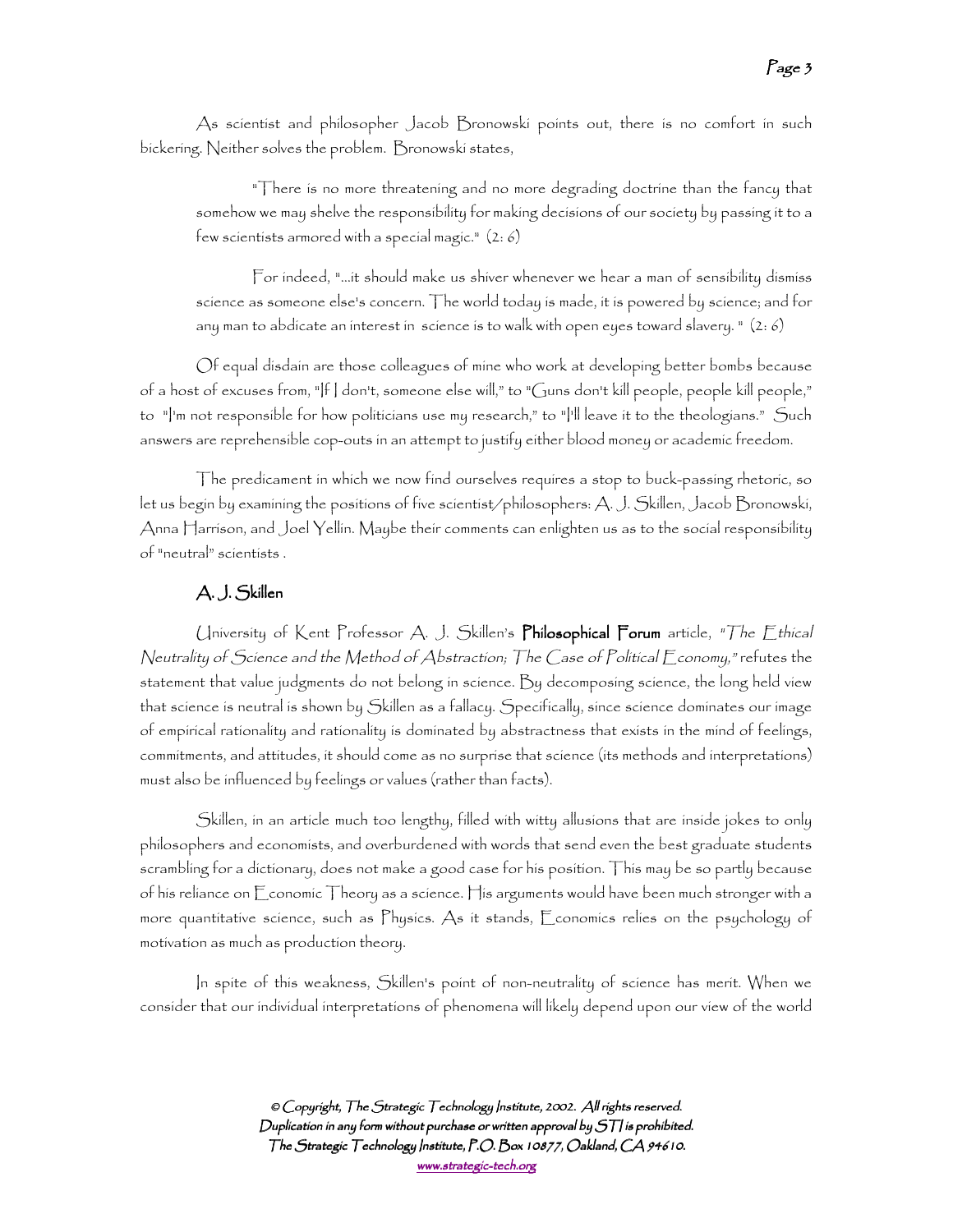(our paradigms as Thomas Kuhn would put it) it is reasonable to assume that our practice of science will likewise be biased. In effect our perceptions of facts will contain value judgments.

#### Jacob Bronowski

The famous scientist, philosopher, mathematician, literary critic, author and host of the "Ascent of Man" series, Dr. Jacob Bronowski reinforces the basic argument that scientists have a responsibility to humanity. In  $S$ cience and Human Values, Bronowski states that the dilemma of today is not that human values cannot control a mechanical science. It is the opposite: "The scientific spirit is more human than the machinery of governments." He sees scientists as belonging to a community that fosters free critical thinking and tolerance – just the characteristics needed by our troubled society. Bronowski argues that science is a human activity and is practiced by "very human" scientists. Although the facts produced by science are neutral, science as a human activity is not neutral. With this established, he advocates a role for scientists as educators of the public on the positives and negatives of new discoveries. Bronowski shuns the idea of scientists as governors and pleads for an adoption of the scientific ethic by world leaders. (2: 71)

The late Dr. Bronowski eloquently and logically argues his points. He shows us that scientists are as fully human as artists and, as such, they display a full range of creative genius. Being human, however, means that scientists can no more shirk their responsibility to improve our lot than politicians. His argument, that scientists have a crucial responsibility (for which they are uniquely trained) to make the public fully aware of the implications of their work, brings the tunnel-visioned researcher back into the realm of political activist and citizen. No longer do scientists have a right to hide behind the veil of scientific neutrality. They must participate in decision making as full partners with the public.

#### A.J. Harrison

Mount Holyoke College Professor Anna J. Harrison, writing in a commentary for Science, Technology  $\epsilon$  Human Values, presents an interesting case for the expert scientific consultant and against the expert scientific witness in technology decision-making. The president of the American Association for the Advancement of Science, Harrison contends that the integrity of scientists is called into question when an individual accepts the role of witness for a contending party. When this happens the role of that individual necessarily becomes that of marshalling scientific knowledge to support the position of a contending party. She views scientific experts as, by definition, biased and therefore advocates a restriction of their role to that of consultant.

This consultant role is consistent with Harrison's belief that technology, since it necessarily involves a negative impact regardless of its positive impact, should be governed by an enlightened public. She states: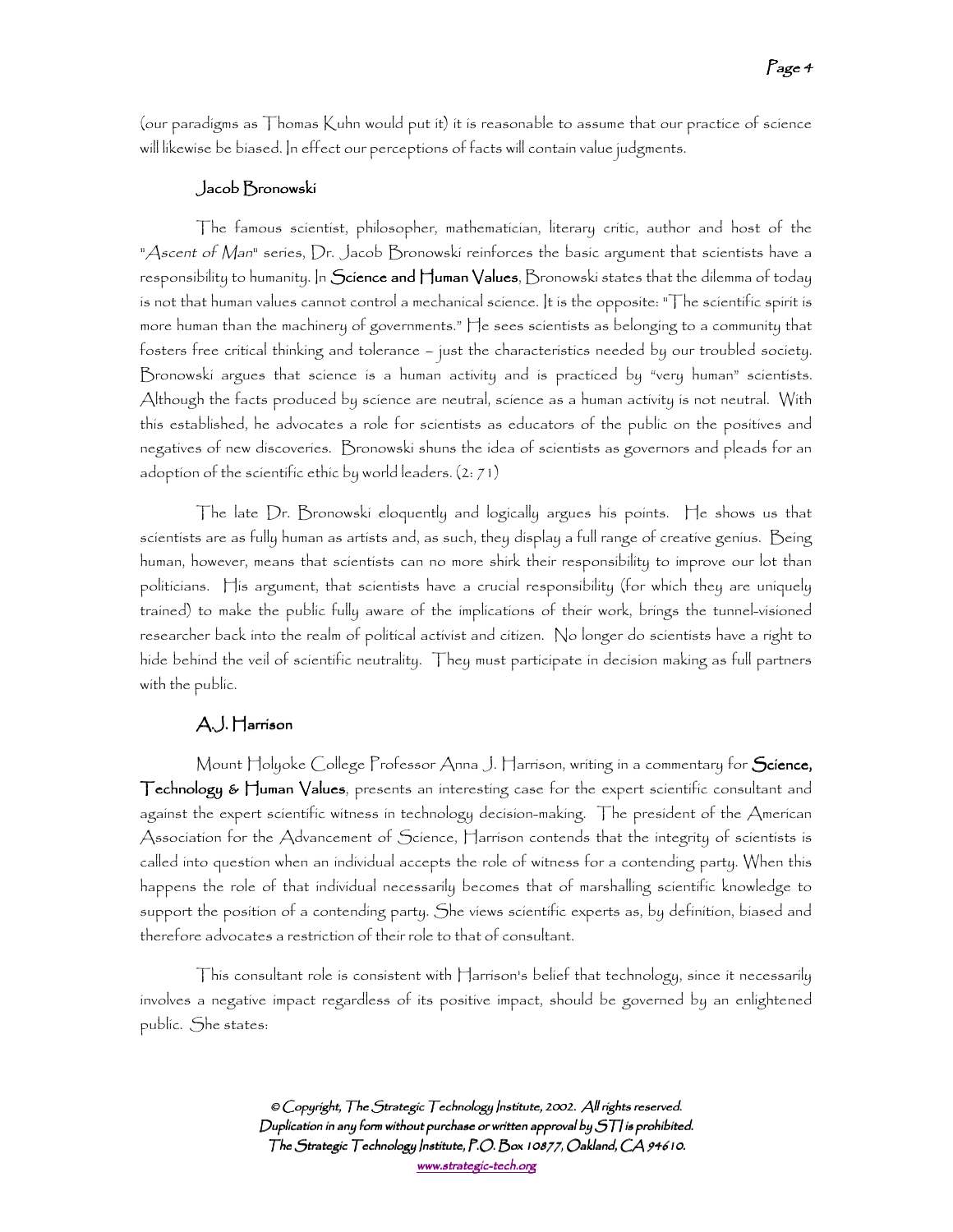"My experience has been that, in endeavoring to communicate relevant scientific knowledge to individuals who have limited backgrounds in science, these individuals can comprehend the information very quickly if they understand the nature of scientific knowledge." (7: 123)

From this perspective, Harrison sees the role of scientists as educators of the public and as consultants to special interest groups. In a fashion similar to Bronowski's argument, Professor Harrison once again stresses the importance of scientists coming out of their labs to participate in the decision-making processes of technical innovation by helping us (the public) decide on socially appropriate courses of action.

#### Joel Yellin

Joel Yellin, Senior Research Scientist at the Massachusetts Institute of Technology, proposes a system of expert advisors who would help create a deeper emphasis on the principle of public participation in technological decisions. Writing for Science, Technology & Human Values, Yellin sees the growing use of experts in government agencies and the delegation of public responsibility to these agency experts as being a serious threat to representative government.

In an argument similar to Anna Harrison's, Yellin concedes that modern administrators of agencies such as the Environmental Protection Agency (EPA) have far broader responsibilities than initially envisioned by politicians. They are called upon to assure worker health and safety, to protect and improve air and water quality, and to guarantee the safety of complex engineering systems. They also must predict the long-term consequences of major industrial and government decisions which today, increasingly involve technological innovation that results in social changes which surpass the capacity of the general public to absorb these changes, not to mention understand all aspects of the technology. Yellin concedes the necessity for technical experts but warns of the dangers of the professional technocrat. (17: 126)

His solution would place the scientist on a representative advisory board formed by the public with competence and the public interest as its chief operating rules. Whether or not one agrees with Yellin's method, we certainly see another argument for responsible scientists participating in technical decisions rather than merely allowing the stated neutrality of science to cause an abandonment of this responsibility to professional bureaucrats.

It seems that there is adequate support among the scientific community to encourage an active role by scientists in the decision-making processes of new technology implementation. Certainly it is no longer adequate for scientists to lock themselves in their laboratories and blindly discover neutral facts. Skillen, Bronowski, Harrison, and Yellin have a common thread running through their viewpoints -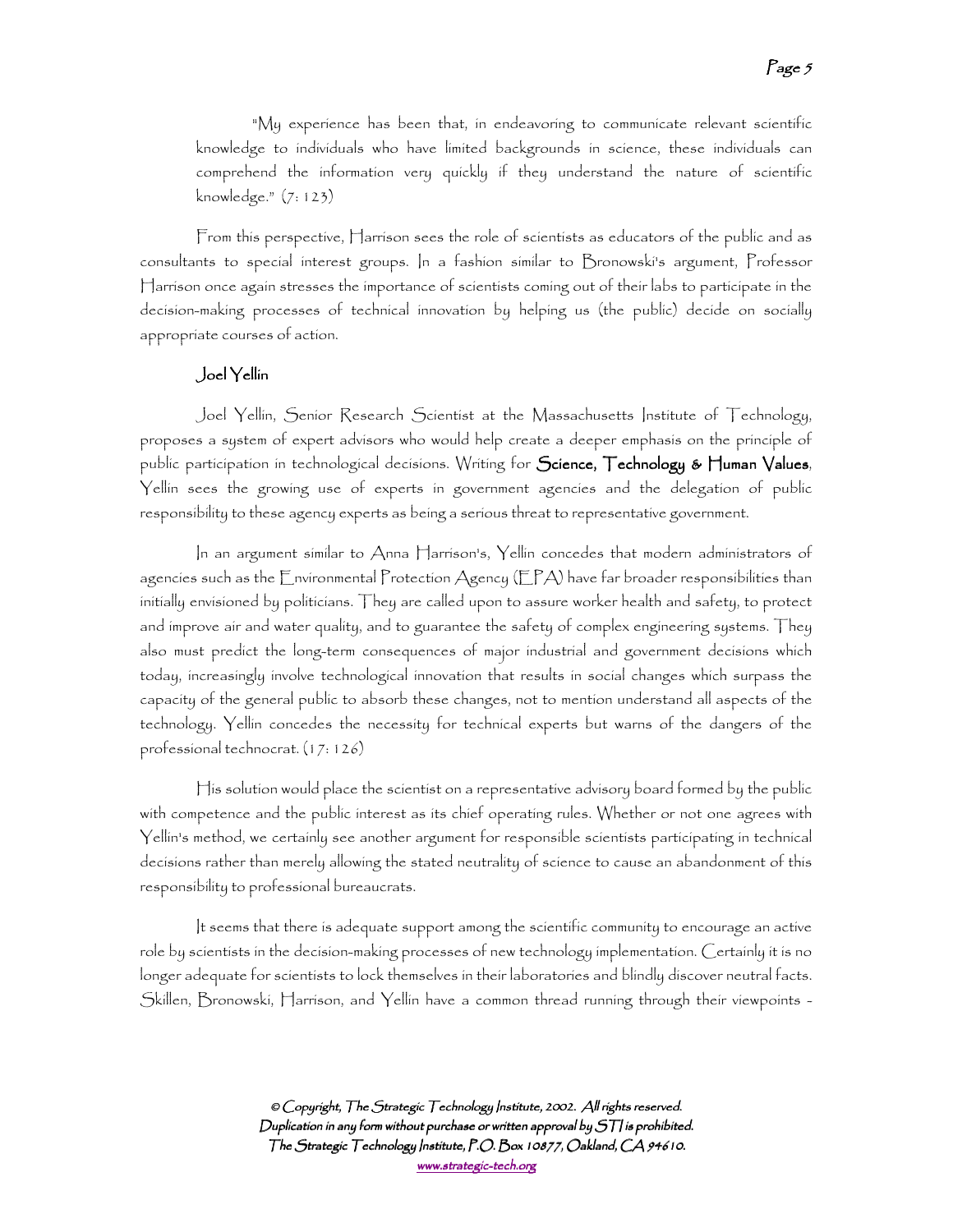science may or may not be neutral, depending upon which semantics one wants to adopt, but scientists are not, and should not be neutral.

To further investigate scientific responsibility, let us take a closer look at the characteristics of science and technology.

## The Essence of Science and Technology

What do we mean by technology, or for that matter, science? Numerous definitions and descriptions of these words have been written, none of which have been able to succinctly encompass all of the characteristics of these terms. The "man in the street," according to J. B. Conant, considers science to be the activity of people who work in laboratories and whose discoveries have made possible modern industry and medicine. (4) This statement, although it may appear to be true to many laypersons, is quite deficient as a meaningful description of what science is. For example, many people who clearly qualify as scientists do not have any association with laboratories and their discoveries do not have any demonstrable applicability in either modern industry or medicine. As important as contributions to these areas have been, this concept illustrates the importance of developing a working definition with significant key words so we may clarify just what concepts science and technology employ.

Science is the body of knowledge obtained by methods based upon observation. Derived from the Latin word scientia, which means knowledge, the modern usage employs the German concept of wisenschaft, which means systematic organized knowledge. Thus, science implies not mere isolated facts, but knowledge that has been put together in some organized manner. (2) In particular, the science with which we are concerned is a body of knowledge which derives its facts from observation, connects these facts with theories, and then tests or modifies these theories as they succeed of fail in predicting or explaining new observations. In this sense, science has a relatively recent history – perhaps four centuries. (11) Although science as an activity has existed as long as humans have existed, the modern Western notion of science begins with the European awakening during the High Middle Ages, the Renaissance, and the Industrial Revolution. Therefore we should clearly recognize that science, as America understands it, is a European concept that describes the process used to gather data about nature, use that data to draw general conclusions, and test the conclusions under critical observation. The crucial difference between the modern view of science and the ancient view rests on methods and ultimate aims. More will be said about the alternative historical views of science shortly; for now, let us develop an understanding of the term technology.

Much of the relevancy of science to society arises by way of technology. There are close relationships between science and technology and technology; yet science is not technology and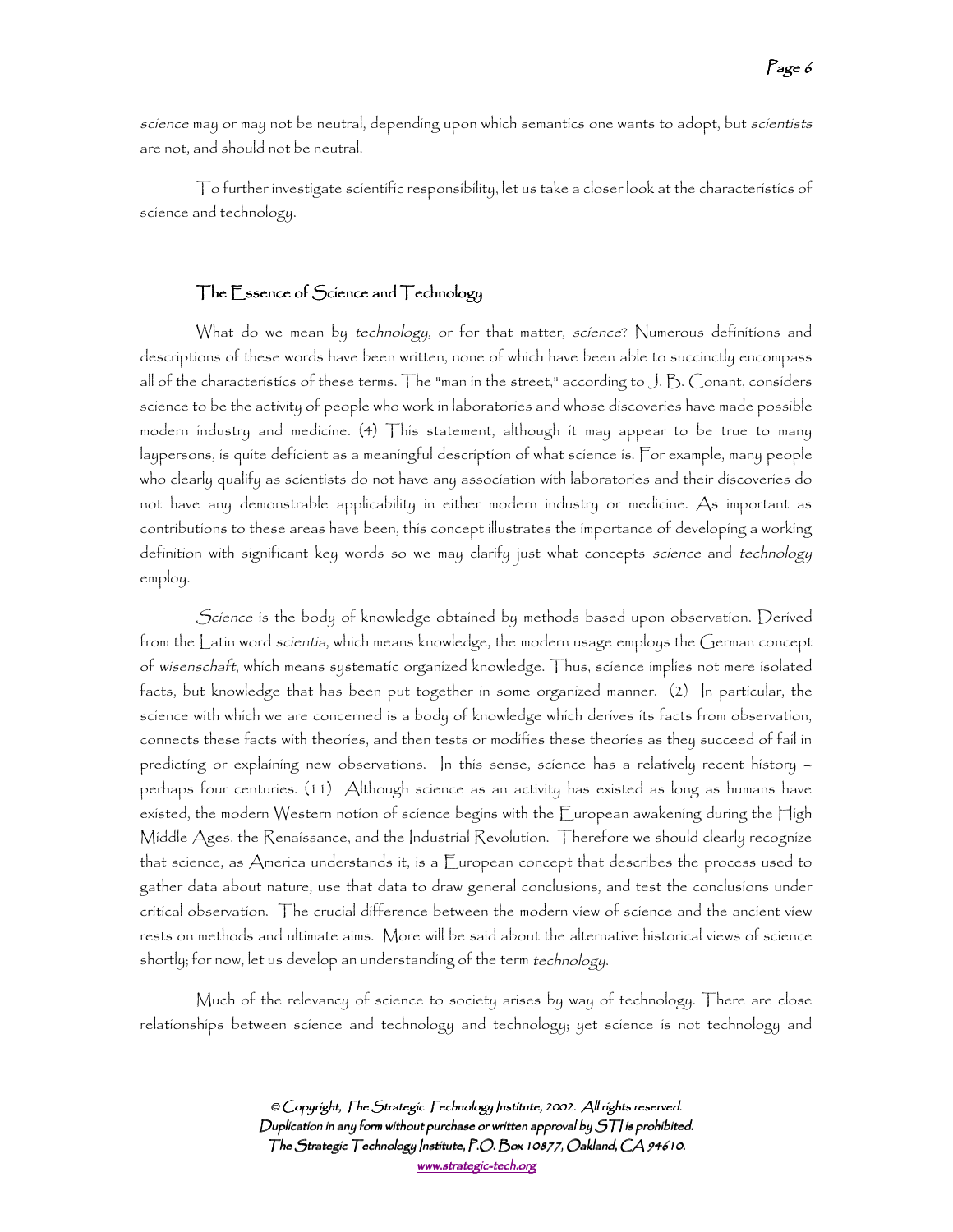technology is not science. The origin of the word technology gives valuable indications as to its meaning. It is derived from the Greek words, techne and logos. The former means art or craft, and the latter signifies discourse or organized words. The practice of technology frequently is that of an art or craft, as distinguished from science, which is precise and is based upon established theoretical considerations. Even though we do not normally think of technology as consisting of written or spoken words, as implied by logos, it does involve the systematic organization of processes, techniques, and goals. Technology is applied, but is not necessarily based upon science. In fact, as California State's Robert Fischer notes, "to define technology as applied science is to miss much of the significance of the relationship that exists between science and technology." He defines technology as the totality of the means employed by peoples to provide material objects for human sustenance and comfort. (6,76) Robert Hammond, of North Carolina State University, defines technology (engineering) as a means by which the knowledge of mathematical and rational sciences is applied with judgment to develop ways to utilize the materials and forces of nature for the benefit of mankind.  $(8,5)$ 

One connotation of the working definition of technology is that it is a human activity. It is people who use the products of technology. Furthermore, it is people whose sustenance and comfort is the goal of technology, whether this goal is actually accomplished by technology or not.

Technology is never neutral in that it is directed in specific instances toward specific material objects, that is, toward the production of physical objects. This is not to exclude the importance of non-material concepts to mankind's sustenance and comfort, but it is meant to drive home the central theme that technology is driven by physical needs. Technology also involves our relationship with the environment. It involves our attempt to control and shape the environment and to make use of whatever resources are available in that environment.  $(6,77)$  The basic motive for "bringing about technology" is the desire to obtain more or better material things. There are of course more immediate and less profound motivations for individuals in either science or technology, such as the desire to get a paycheck and to retain one's job. Other points of comparison involve grander motivations -- such as the ancient African, Egyptian, and Greek beliefs of devoting technical monuments to gods, heroes, or esthetics. The concept of technology as "more and better material things " is once again a Western concept born out of the flowering of knowledge and materialism that was the European Renaissance. Therefore technology as a Western concept is relatively new, but less so than science.

 $\top$ echnology has a much longer history than science  $-$  a history as long as humanity. We have evolved together with our tools and techniques over millions of years. The major changes in human population are due to the technology we have developed, such as the domestication of grain, the development of irrigation, and the invention of methods for storing and preserving food. We exist by the generosity of the Earth, but how many of us live and how many of us starve depends on how well we use and distribute the Earth's bounty. During the great pre-European period of the Inca, Aztec, and Mayan civilizations, perhaps 15 million people lived in the Americas, most living in major civilizations with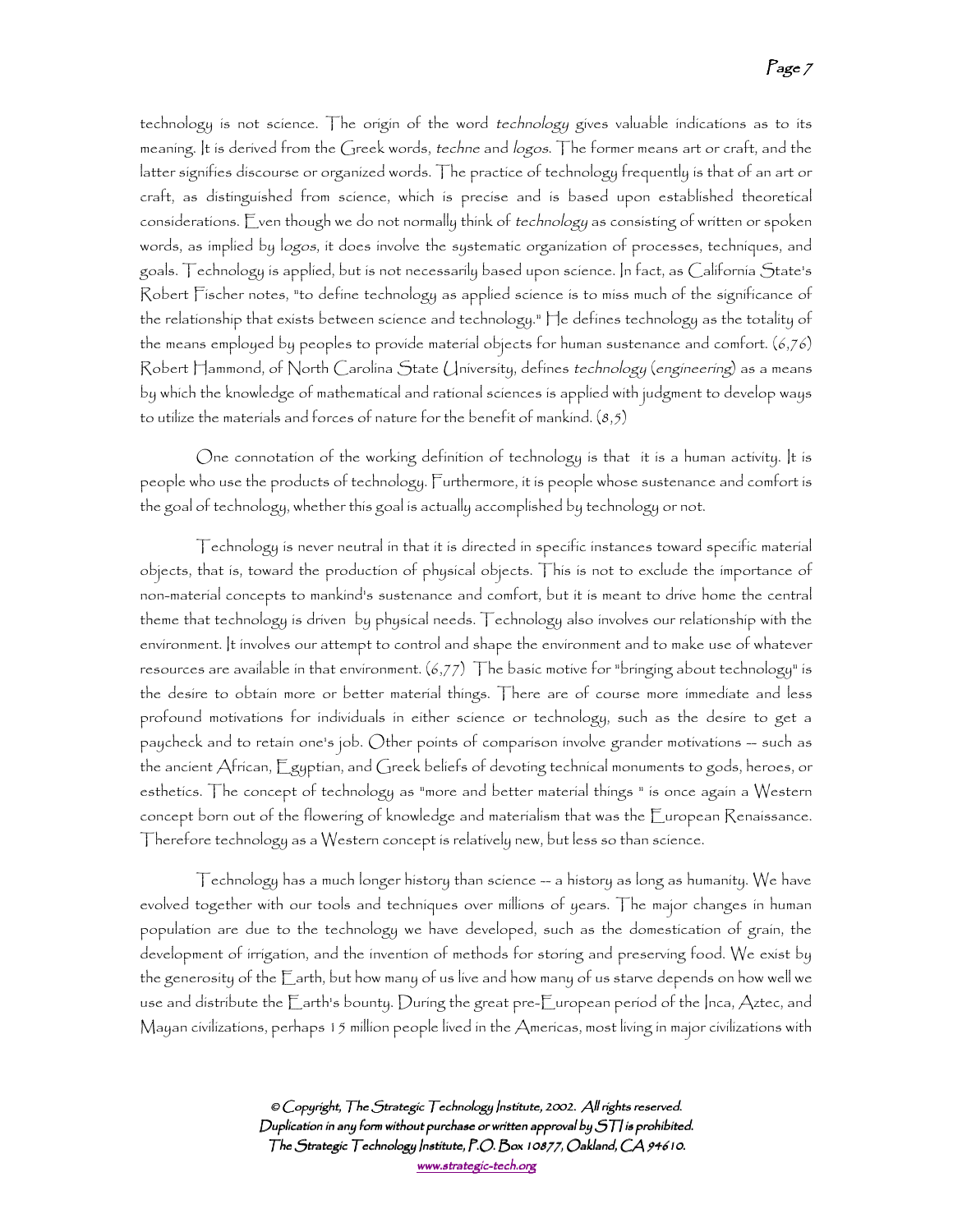cities in Mexico, Central and South America, where agriculture was relatively advanced. Most human labor was used to obtain food. We now have over half a billion people in the Americas with less than  $\mathfrak z$ percent of our labor force needed to produce food. (11) Without technical developments in agriculture we could not sustain such a population growth, and in no way would we have the time or energy to develop a more advanced civilization. All of our time and effort would be devoted to the maintenance of life.

Technology has developed separately from science throughout most of recorded history. Technological change has generally derived empirically, simply by trial and error. The method used in proceeding to the development of new technological advances is determined primarily on the basis of two factors: the existing technology and the existing knowledge of the properties of matter and energy, that is: existing scientific knowledge. This scientific knowledge used in technology is not a replacement for the trial-and-error methodology of technology; rather, it provides a means of selecting what trial to undertake next and thus contributes to the efficiency and effectiveness of the trial-and-error method. Technology can use scientific knowledge and, in this sense, can be sometimes viewed as applied science. Yet much technology continues to be developed with little or no basic scientific knowledge. For example, the photographic process was developed to a high degree of sophistication even without the fundamental or basic understanding of the underlying chemical phenomena. (6: 77)

Suffice it to say for our purposes that technology is science plus purpose. While science is the study of the nature around us and subsequent development of scientific laws, technology is the practical application of those laws, in sometimes non-rigorous ways, toward the achievement of some purpose  $-$  usually material.  $(5: 1)$ 

Science, however, employs two aspects of medieval scientists' work as its foundations: the empirical approach based upon objective, rational observation and the use of a mathematical approach to describe nature. These principles laid the groundwork for modern scientific methods of inquiry and were forcefully argued by Descartes, the philosopher and Francis Bacon, the theologian and subsequently became imprinted on the social fabric of  $\mathop{\sf Europe}\nolimits$  as well as modern Western science. (3: 15)

This new approach, going all the way back through Bacon, Newton, Copernicus, Aristotle, and to scholars from the ancient colleges on the African continent, included the process of observation, generalization, explanation and prediction. The last three are thought of in more modern terms as the hypothesis, theory, and law.

A hypothesis is a tentative assumption made in order to test its scientific consequences, but which as yet has received little verification or confirmation.  $A$  theory is a plausible, scientifically acceptable statement of a general principle and is used to explain phenomena.  $A$  law is a statement of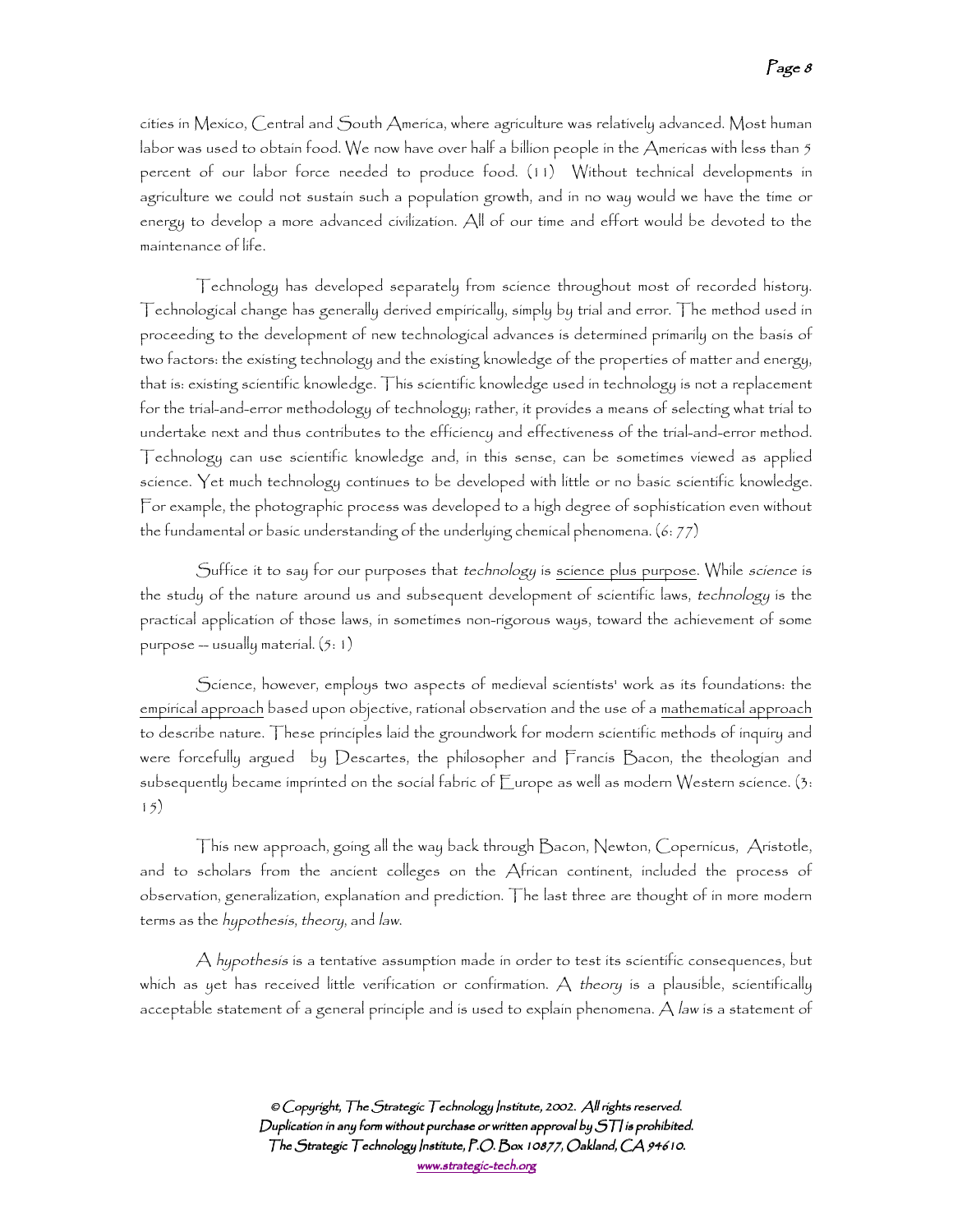an orderliness or interrelationship of phenomena that, as far as is known, is invariable under the stated conditions. (6: 47)

It should be stressed that the term law is used differently in reference to scientific knowledge than to other areas of everyday life. A scientific law is descriptive rather than prescriptive. It is a statement used to describe regularities found in nature, and is not a statement of what should happen. It is not correct to consider that natural objects obey the laws of nature; rather, the laws of nature describe the observed behavior of natural objects. In contrast, the laws of a human government are prescriptive in that they prescribe how people should behave. Other underlying principles in scientific inquiry assume that:

- 1. Nature (the physical realm) is real
- 2. Nature is orderly
- 3. Nature is, in part, understandable (6: 64)

To what extent can we know nature? Carl Sagan, eloquently expresses our potential and limitations as he compares our physical realm to the world of a grain of salt. He demonstrates in Broca's Brain, that the 10 million billion sodium and chlorine atoms versus the neurons in the brain (the circuit elements and switches that through electrical and chemical activity allow our brains to function) with connections of dendrites in the brain make the total number of knowable things less than the total number of atoms in salt. Therefore we can never expect to know every- thing in the microscopic world of a salt grain, much less know everything in the universe on the equally large cosmic scale. (13: 15)

However, if we use the empirical approach and seek out regularities and principles, we can understand both the grain of salt and the universe through extrapolation. We may never understand everything, but we can get some pretty good indications and allow rational conclusions to be drawn. Sagan's main point here is that our scientific method of inquiry is based upon our senses. Since we inhabit three dimensions of space and one of time, things outside this realm, or things of the microscopic world of the interior of atoms or the macroscopic world of the universe are beyond our physical senses. True, we may use electron microscopes to probe the atom or radio telescopes to probe the universe but these are merely devices that transform signals into the formats that our senses can recognize. If we understand our limitations, we will be forced to understand the limitations of science.

This is precisely why science and technology cannot solve our social problems or answer our theological questions. Social problems transcend mathematical description and involve emotions that cannot be touched, measured, or manipulated successfully. Theological questions transcend our three physical dimensions of space plus our one of time. What exists beyond those dimensions can only be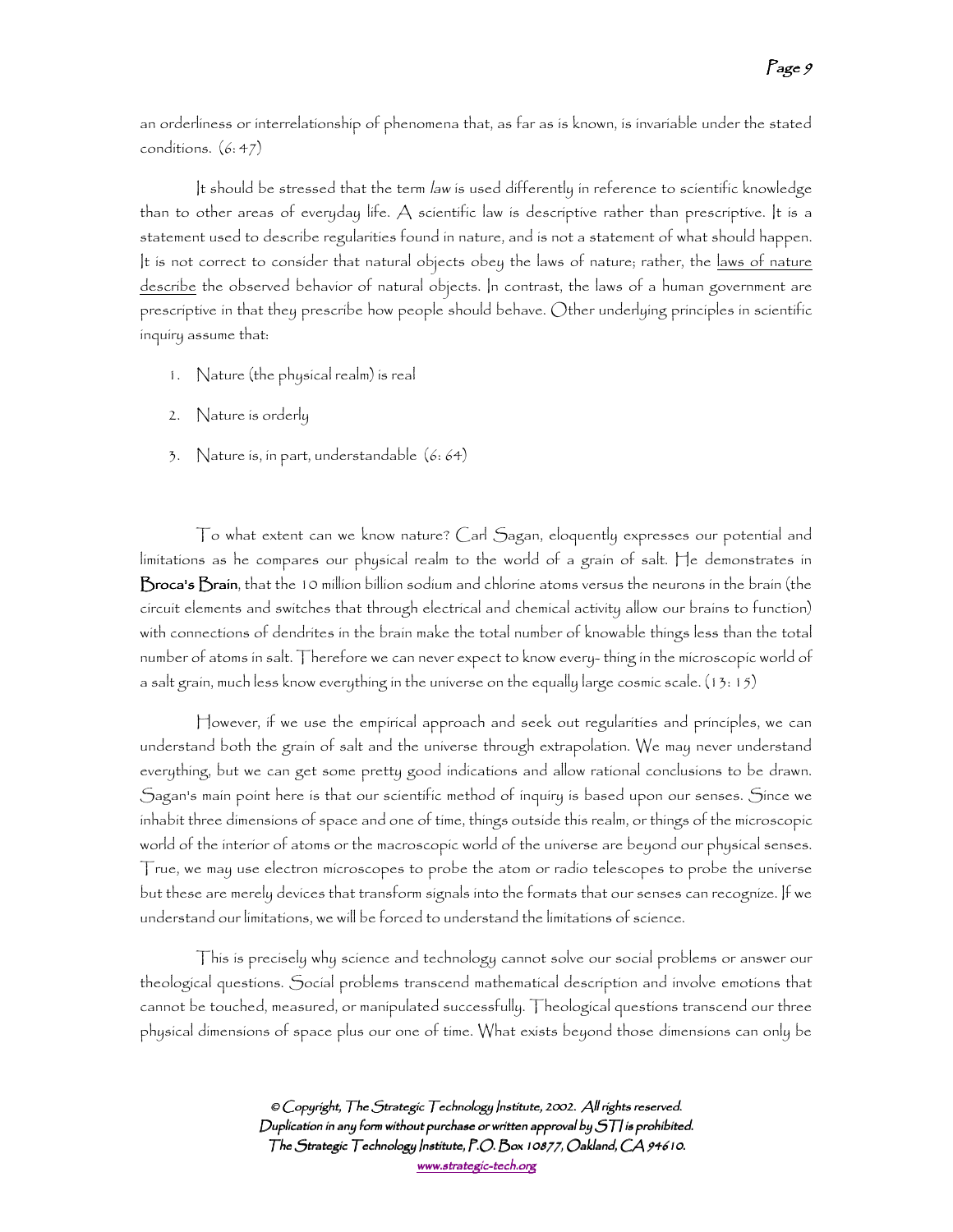speculated about or believed through blind faith. Science cannot define God. But, just because science is limited does not imply that scientists should limit themselves.

Science is also based upon a search for the truth in a society that bends the truth to suit its needs. Jacob Bronowski stated it this way:

"The society of scientists is simple because it has a directing purpose: to explore the truth. Nevertheless, it has to solve the problem of everyday society, which is to find a compromise between man and men. It must encourage the simple scientist to be independent, and the body of scientists to be tolerant. From the basic conditions, which form the prime values, there follows step by step a range of values: dissent, freedom of thought and speech, justice, honor, human dignity, and self respect." (2,68)

In an absolute sense, truth and neutrality in science is limited to the facts of nature that are there for observation via our senses. In a less absolute sense, truth in science is limited to that which is directly observed and sensed by the observer. Even here any expression of absolute truthfulness is limited by the time and space relationships between the observer and that which is being observed, and also by the restrictions inherent in the use of language to express the observation. Anything beyond this is, in effect, a belief rather than absolute, true knowledge. In brief, it is impossible to separate fact in nature from one's own interpretation of it, as voiced by Robert Fischer.

The two criteria for scientific truth  $-$  which, by the way, is a dynamic rather than a static entity -- either one of which is generally sufficient to cause persons to accept a principle are:

- 1. It can be checked by observation or, to state it differently, its consequences lead to its support rather than to contradictions; and
- 2. It can be derived from intelligible principles. (6,49)

Therefore, science is usually considered by Western culture as the highest form of mental activity with truth as its goal. Another guiding principle of science is its supranationality -- its inherent right to transcend national boundaries and allow scientists throughout the world to verify experimental results, challenge, theories, and allow technology to piggy-back on new discoveries.

Recent efforts by members of the Reagan Administration to implement a variety of new restrictions on the open communication of unclassified scientific information in the name of national security are for the most part unwarranted and likely to be counterproductive. That was the main conclusion of a special panel of a joint committee of the National Academy of Science, the National Academy of Engineering, and the Institute of Medicine in the fall of 1982.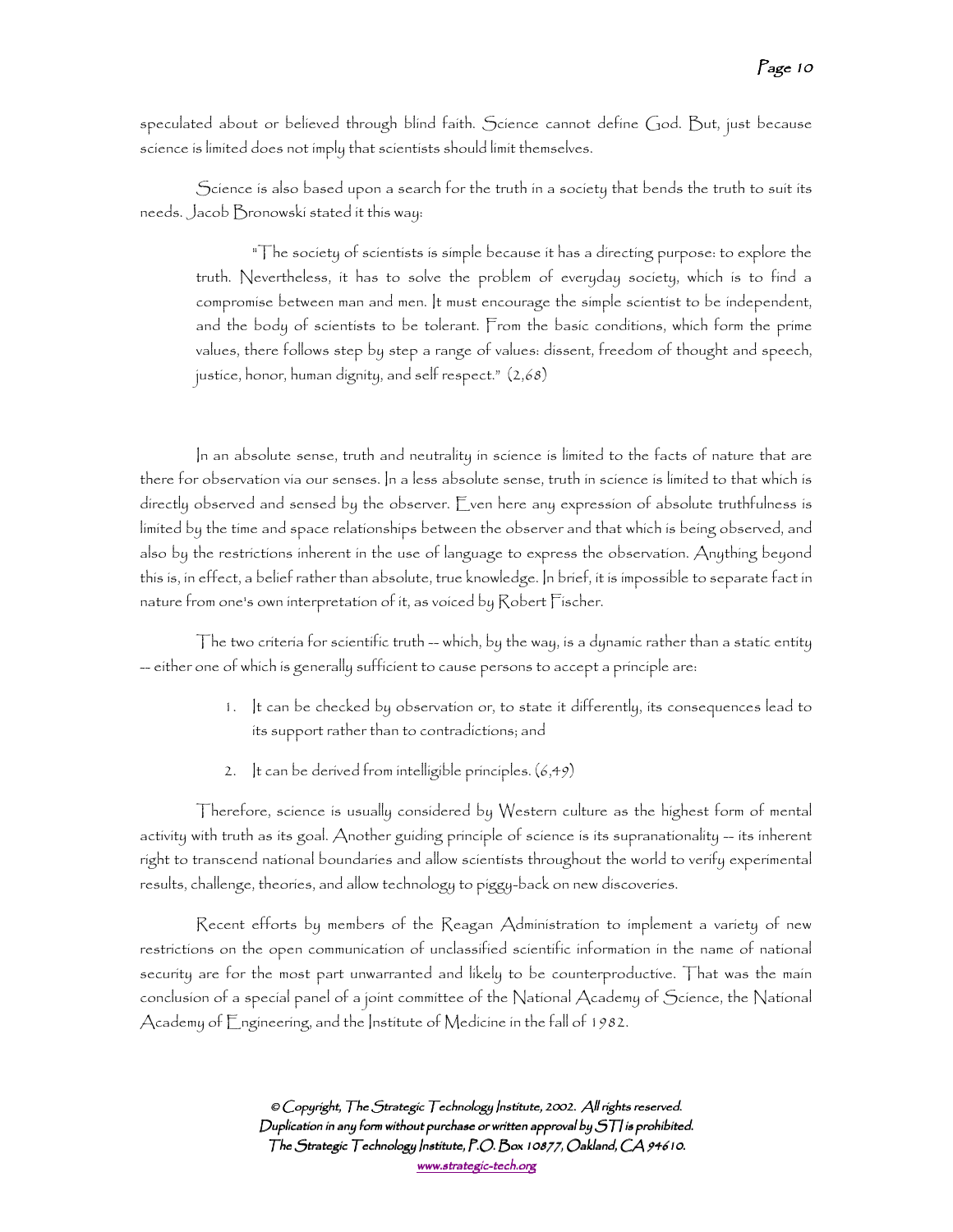According to the panel's report, Scientific Communication and National Security, much of the conflict between the Administration and the university-based researchers stems from a series of actions taken by the Government starting in early 1980. Ranging from requiring governmental approval of microelectronics research papers before publication, to universities being asked to help monitor the movements of foreign students, to U.S. Customs Service searches of foreign students, to recommending amendments to the Freedom of Information Act, the Reagan Administration believes such tactics will plug leaks of "militarily significant" information .

On the basis of its assessment of the costs and benefits of tighter controls, the panel concluded that the best way to insure long-term national security lies in a strategy of security by accomplishment, and that an essential ingredient of that accomplishment is open scientific communication. The panel believes that the risk of adversaries becoming aware of U.S. findings is acceptable because the speed of U.S. technological development would continue to give America the advantage.

Long-term technological applications are also an issue here. Attempts to restrict access to basic research would require casting a net of controls over wide areas of science that could be damaging to overall scientific and economic advance, as well as to military progress.

Therefore, the panel recommended that, "the vast majority of university research, whether basic or applied, should be subject to no limitations on access or communications." (14: 74) The Reagan Administration, or any other political body for that matter, treads dangerous ice when it attempts to repress scientific knowledge, especially since our entire society depends so intimately upon science and technology. John Stuart Mill summed it up this way: "A state which dwarfs its men, in order that they may be more docile instruments in its hands, even for beneficial purposes, will find that with small men no great things can really be accomplished."

As we have seen, science has many facets. In essence it derives pure neutral knowledge extracted painfully from nature through systematic means for dissemination to all humanity. Technology is not science. Technology is how we do things, not how we think of them. However, technology relies very heavily upon basic scientific knowledge in addition to prior technology.

There is also a strong influence in the reverse direction. Modern science relies to a large extent upon existing technology as well as upon prior scientific knowledge. Science and technology reinforce each other by complex interactions. Each one, science or technology, can build upon itself or upon a cross linkage from one to the other. Technology is dependent upon science for knowledge of the properties of materials and energy and for predicting the behavior of natural forces. Science is dependent upon technology for its tools and instruments, for the preparation of materials, for the storage and dissemination of information, and for the stimulation of further research. (6: 77)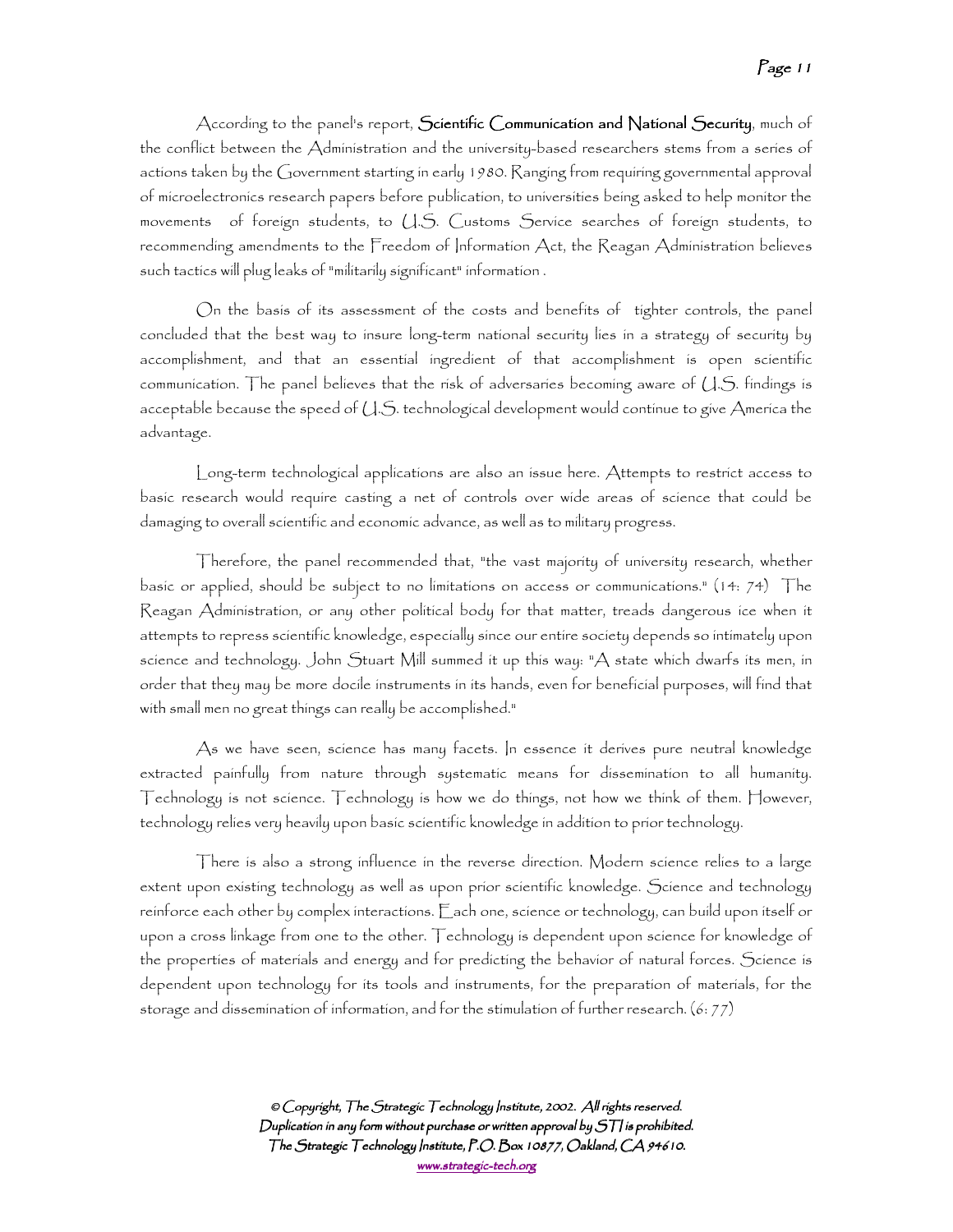Indeed, science is not technology and technology is not science but they are forever interrelated. One could not exist in modern society without the other.

#### Science,  $\top$ echnology, and  $\Xi$ thics

As previously shown, science in its purest sense is a semi-neutral activity. We search for truth and as a result we get neutral facts. It is technology, that "ah ha" that "this is how it can be used" idea that almost immediately takes over and draws upon our biases. Humanity's needs, wants, and desires (no matter how novel or how perverse) are realized through technology.

We may be drawing a fuzzy line between science and technology, or scientists and engineers, but after all it is not the knowledge of nuclear fission that scares us; it is the application of fission that plays on our paranoia. Therefore I believe that engineers and applied scientists bear most of the responsibility for our precarious tottering on the abyss of destruction. It is one thing for the biologist to know how to perform gene splicing; it is quite another for biological engineers to actually create harmful forms of life.

We have also spent quite a bit of time developing science as a high form of human activity. We have seen that its search for truth, its honest attempt at objectivity, tolerance for alternate views, its openness to objective evaluation of new data, and its supranationality epitomize many of the highest ideals of humanity. What Jacob Bronowski points to as the "scientific ethic" is the underlying essence of the community of scientists. (2: 68) We certainly must respect that community's encouragement of the independence of the single scientist and we applaud its fostering of dissent, freedom of thought and speech, honor, human dignity and respect. These ideals are practiced by a body of people who have for too long been absent from the political scene. Absent also from politics has been the scientists' cooperation across national and racial boundaries. The primary components of world peace can be found in the scientific community. So where have we gone wrong?

Scientists and engineers have erred by having misplaced loyalties. They have become servants to organizations rather than to the public. The basic canons of professional ethics have been prostituted to gain employment and to preserve power structures in the forms of nations.

As an example of the types of codes of ethics ignored by technologists, consider the following:

-- The National Society of Professional Engineers declares itself "to hold paramount the safety, health and welfare of the public" in the performance of their professional duties. (9: 294)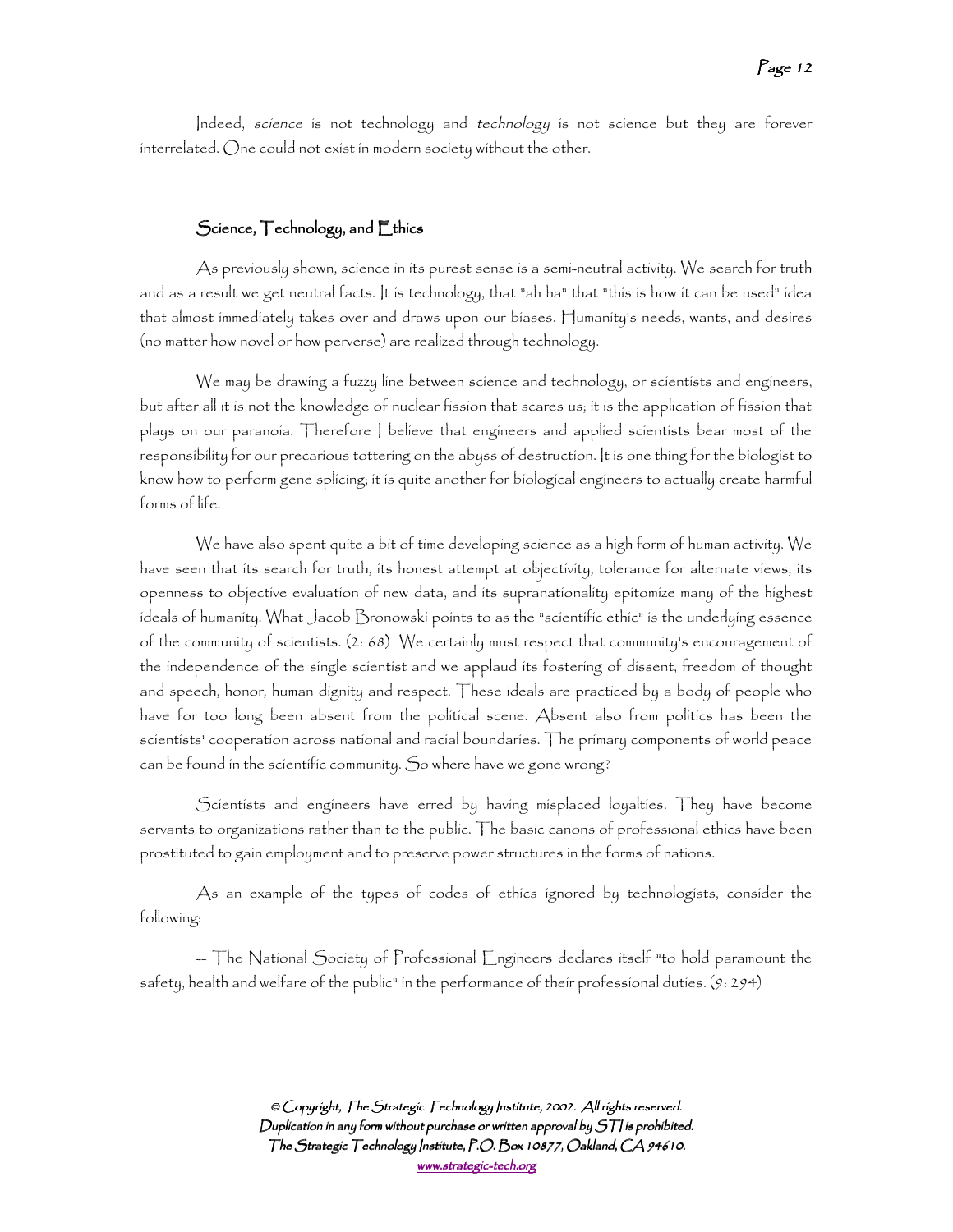-- The Engineers' Council for Professional Development declares that engineers must "uphold and advance the integrity, honor, and dignity of the profession by using their knowledge and skill for the enhancement of human welfare." (9: 300)

- The Institute of Electrical and Electronics Engineers declares that its members must "protect the safety, health and welfare of the public and speak out against abuses in these areas affecting the public interest. (9: 302)

To the engineering profession we ask, "Are you following your own professed ethics when you build a nuclear device?" I contend that you have not! Emmanuel Mesthene, in **Technological** Change argues for a reorientation of our technological goals. Similarly lan Barbour, in Science & Secularity, sees the danger lying, not in technology as such, but in uncritical preoccupation with technological goals and methods. (1: 65) We have fostered a gee-whiz attitude of applying technology either for technology's sake or for the short-term profits of our employers. Such shortsightedness can cause permanent damage to our environment, our children's lives, and our survival as a people.

In the past the actions of individuals or single industries or even single nations mattered little to the outcome of the world. Modern technology is quantitatively more pervasive in society and leads to quantum changes in the qualitative influences of technology. "The rifle wiped out the buffalo, but nuclear weapons can wipe out mankind," as Mesthene states. (10: 25) We have a whole new generation of weapons, microbes, and chemicals that can influence the future of the planet. With this established, scientists and engineers must go back to their professed ethics. They must stop developing the technology of destruction. Make no mistake here. The knowledge of these weapons does not threaten mankind. It is the hypocritical prostitution of admirable codes of ethics by technologists that gambles with our future.

From this perspective, engineers and scientists must be part of the decision-making process. Engineers as a group and as individuals have special responsibilities as citizens, which go beyond those of non-engineer citizens. All citizens have an obligation to devote some of their time and energies to public policy matters. Minimal requirements for everyone are to stay informed about issues that can be voted on, while stronger obligations arise for those who by professional background are well grounded in specific issues as well as for those who have the time to train themselves as public advocates," as put forth by Philosopher Mike Martin and Engineer Roland Schizinger, authors of **Ethics in** Engincering. (9: 291) In addition, Paul Goodman notes that "as a moral philosopher, a technician should be able to criticize the programs given him (her) to implement." (9: 1)

So, we see that technologists should have more of a responsibility to humanity than to their employers or their governments. We have seen that their professions support this concept (at least verbally). It only remains now for technologists to step forward and internationally embrace their ethics.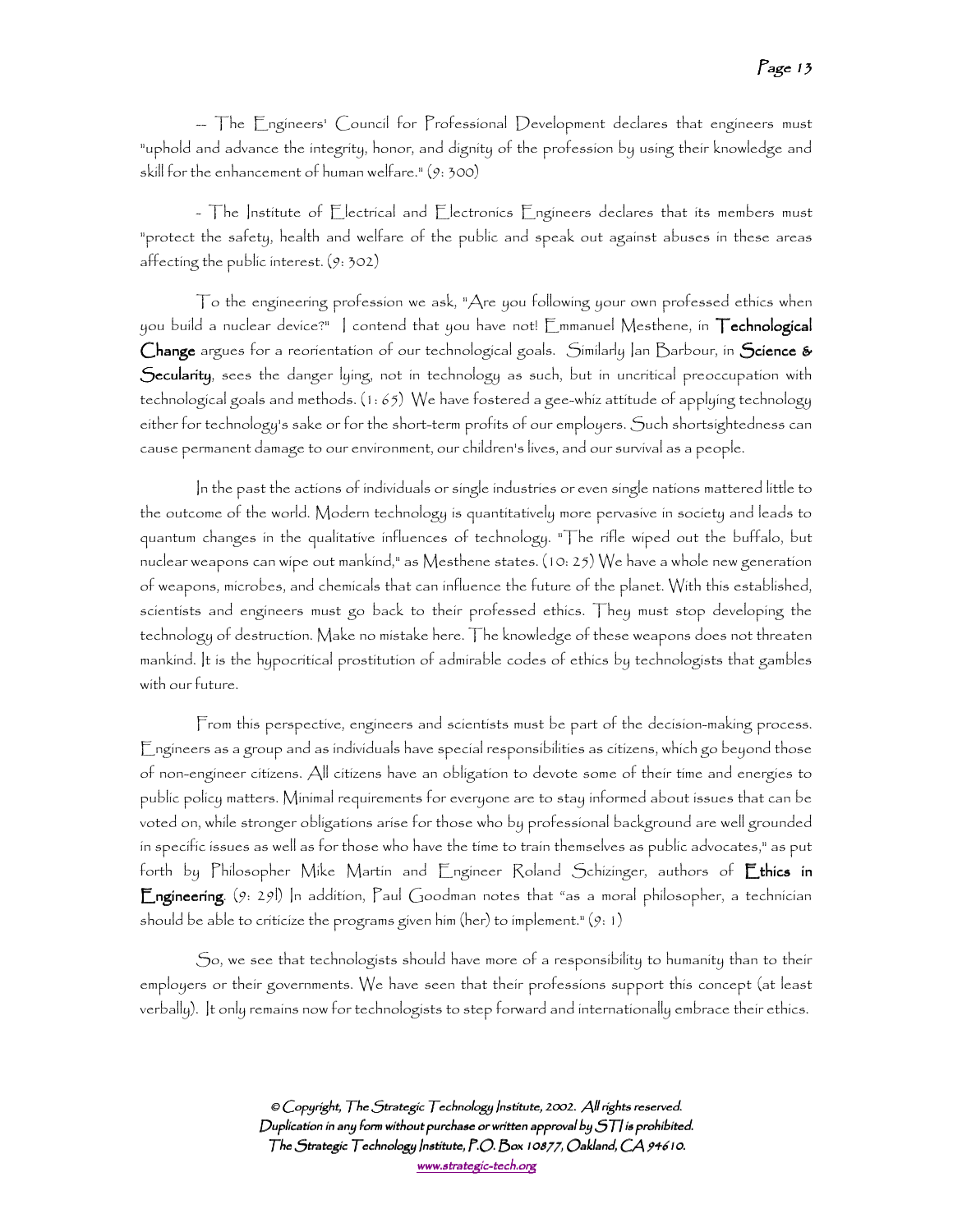The scientific values of truth, objectivity, dissent, independence, respect, and supranationality, coupled with the engineering ethic of serving the benefit of humanity, could solve many of our most pressing problems. But, as with any bold challenge, the first step must be taken by the technologists, not the politicians.

#### $A$  Case in Point: The Technology of Destruction

A proposal for technologists to ban together in an international effort to stop warfare is somewhat idealistic but workable. Indeed it may be our only alternative if true peace is desired. As the great philosopher Bertrand Russell noted, "I do not think that there will long continue to be human beings unless methods are found of permanently preventing large-scale wars." (12: 718)

It is just such a plan that Russell proposed in his 1955 essay, Science and Human Life. Paraphrasing Russell, the plan is outlined below.

"The problem which most preoccupies the public mind is that of scientific warfare. So let us create social institutions that will make large-scale war impossible and/or let us not allow war to become too scientific. Large-scale scientific warfare by nations is just as anarchic as to allow complete liberty to an individual. But the relations between states are not governed by law and cannot be until there is a supranational force strong enough to enforce the decisions of a supranational authority.

...Therefore men of science have a new duty towards this new world that they have been creating?

...Men who do not understand scientific work can utilize the knowledge that the scientist provides. The men who decide what use shall be made of the new techniques are mainly politicians whose professional skill consists in knowing how to play upon the emotions of masses of men. And so the scientist finds that he has unintentionally placed new powers in the hands of reckless men.

...A difficult readjustment in the scientists' conception of duty is imperatively necessary. Unless we are ready to give up some of our old loyalties, we may be forced into a fight, which might end the human race.

Your paramount interest, if you are aware of the situation must be to preserve the existence of mankind by preventing a great war. It is clearly the duty of men of science to bring the facts home to the governments and peoples of both East and West. This is no easy task. The governments of both East and West, whether from ignorance or from motives of prestige,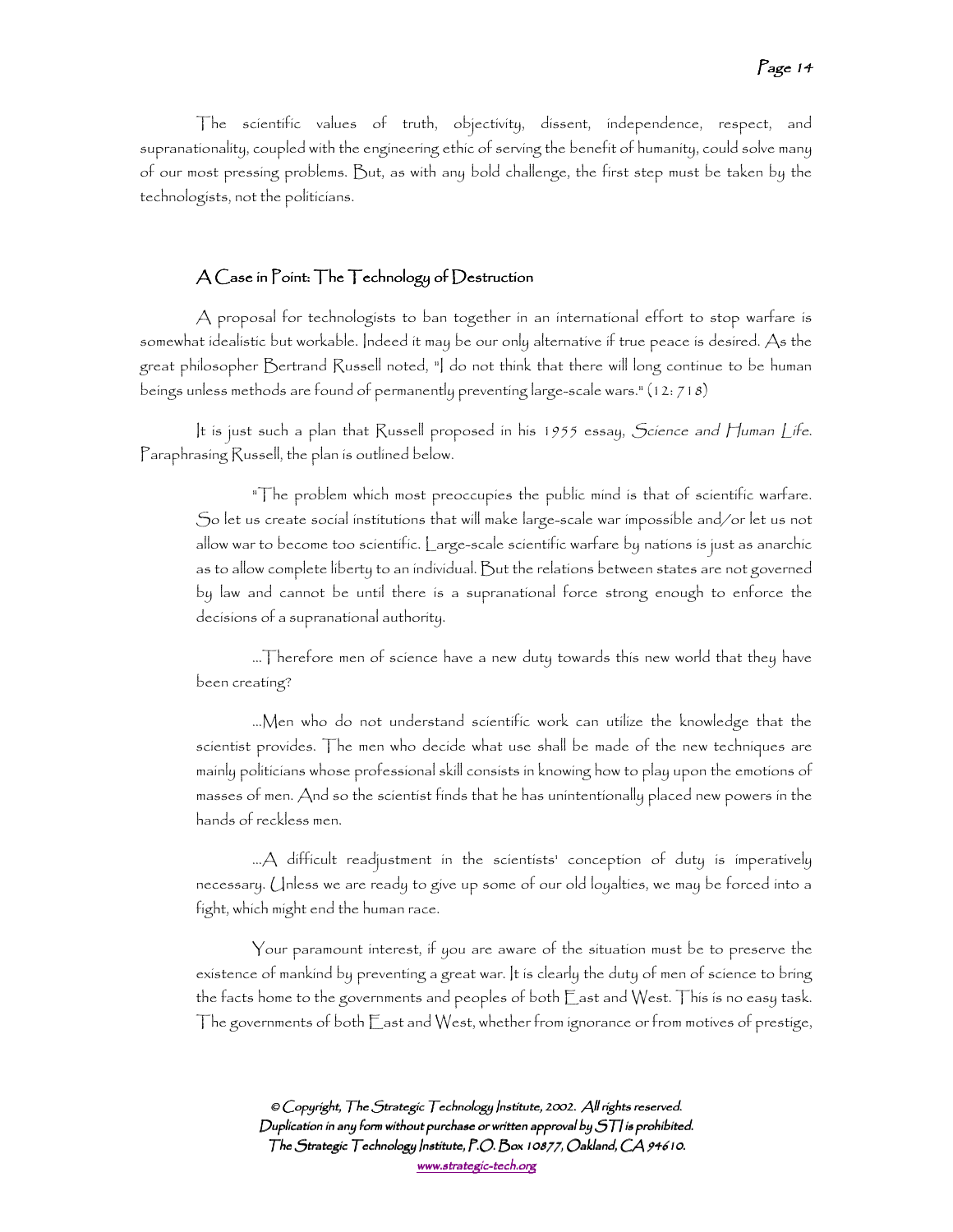are engaged in trying to persuade their populations that thermonuclear weapons will destroy the enemy but not themselves.

...Clearly, scientists both of the East and of the West have an imperative duty: namely, the duty of bring home to the protagonists the fact that the time is past for swashbuckling and boasting and campaigns of bluff which, if the bluff is called, can end only in utter disaster.

...I wish all men of science, in all countries, to subscribe to a clear statement of what is likely to happen in a great war." (12: 722)

This kind of action by scientists will involve a great degree of heroism and self-sacrifice. I imagine that some who refuse to work on weapons will be shot as traitors, but those who continue to develop the technology of destruction only postpone death, they do not prevent it.

The death faced by the people of the world is one of total annihilation of our species. Scientists know this. They have information that shows how organisms live and die. We are no different than the bacteria that die from overpopulation, waste, and competitiveness in a culture dish. For that matter, we are faced with the fate of the dinosaurs, which died from their inability to adapt quickly to changing environments.

Our technology is causing social changes at a tremendous rate. The destructiveness of modern weaponry has outpaced our social ability to cooperate. Scientists and engineers have a history of cooperation on their side. They can be the vanguard of a total international movement to save humanity. If they do not, our lease on the future may be unrenewable.

The great scholar Alfred North Whitehead delivered a series of lectures in 1925 in which he warned us of the danger of non-cooperation.

"During the past three generations, the exclusive direction of attention has been a disaster of the first magnitude. The watchwords of the nineteenth century have been struggle for existence, competition, class warfare, commercial antagonism between nations, and military warfare. The struggle for existence has been construed into a gospel of hate. However, successful organisms are those that modify their environment so as to assist each other.  $A$ species of microbes that kills the forest also exterminates itself.

In the history of the world the prize has not gone to those species which specialized in methods of violence, or even in defensive armour. In fact, nature began with producing animals encased in hard shells for defense against the ills of life. It also experimented with size. But smaller animals, without external armour, warm-blooded, sensitive, and alert, have cleared these monsters off the face of the earth. Also, the lions and tigers are not the successful species.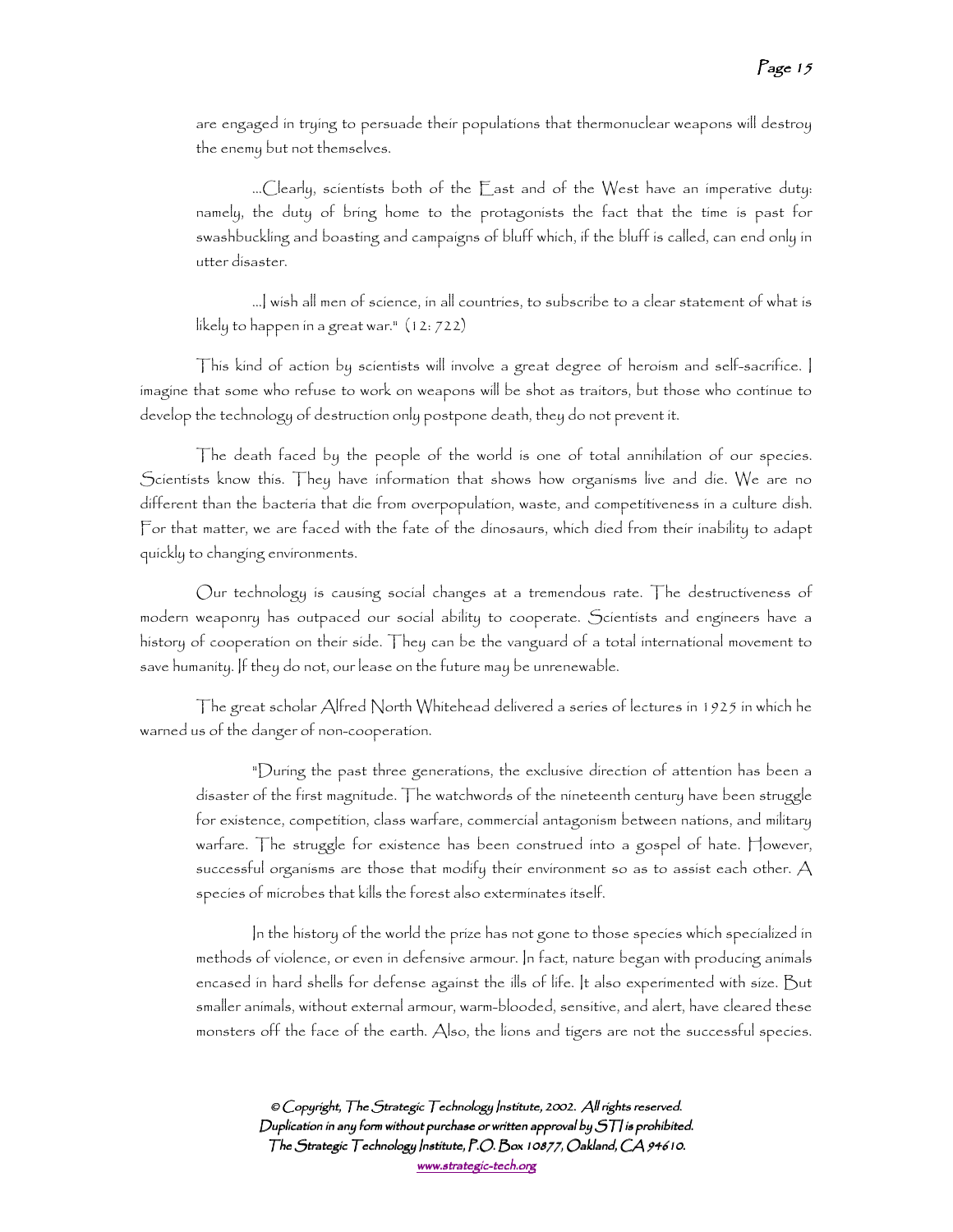There is something in the ready use of force which defeats its own object. Its main defect is that it bars cooperation.

Every organism requires an environment of friendship. The Gospel of Force is incompatible with a social life."  $(16:259)$ 

Humans would fare much better if we follow the lessons of nature. Cooperation and a moral use of our non-neutral technology are the key ingredients to the success of the human organism. I contend that scientists can teach us this lesson, that the scientific ethic is the doctrine that should be embraced, and that engineers and other technologists can be the agents of success. In either case, scientists and engineers who insist upon remaining neutral are, in effect, unethical. As Malcolm X succinctly stated, "If you are not part of the solution, you are part of the problem."

> "It does not require a clever brain to destroy life. In fact any fool can do that. But it takes brains –and extraordinarily brilliant brains to create conditions for human happiness and to make life worth living."

> > - Kwame Nkrumah

Speech at the Academy of Sciences, Accra, Ghana

November 30, 1963

"People whose lives are affected by a decision must be part of the process of arriving at that decision."

- John Naisbitt